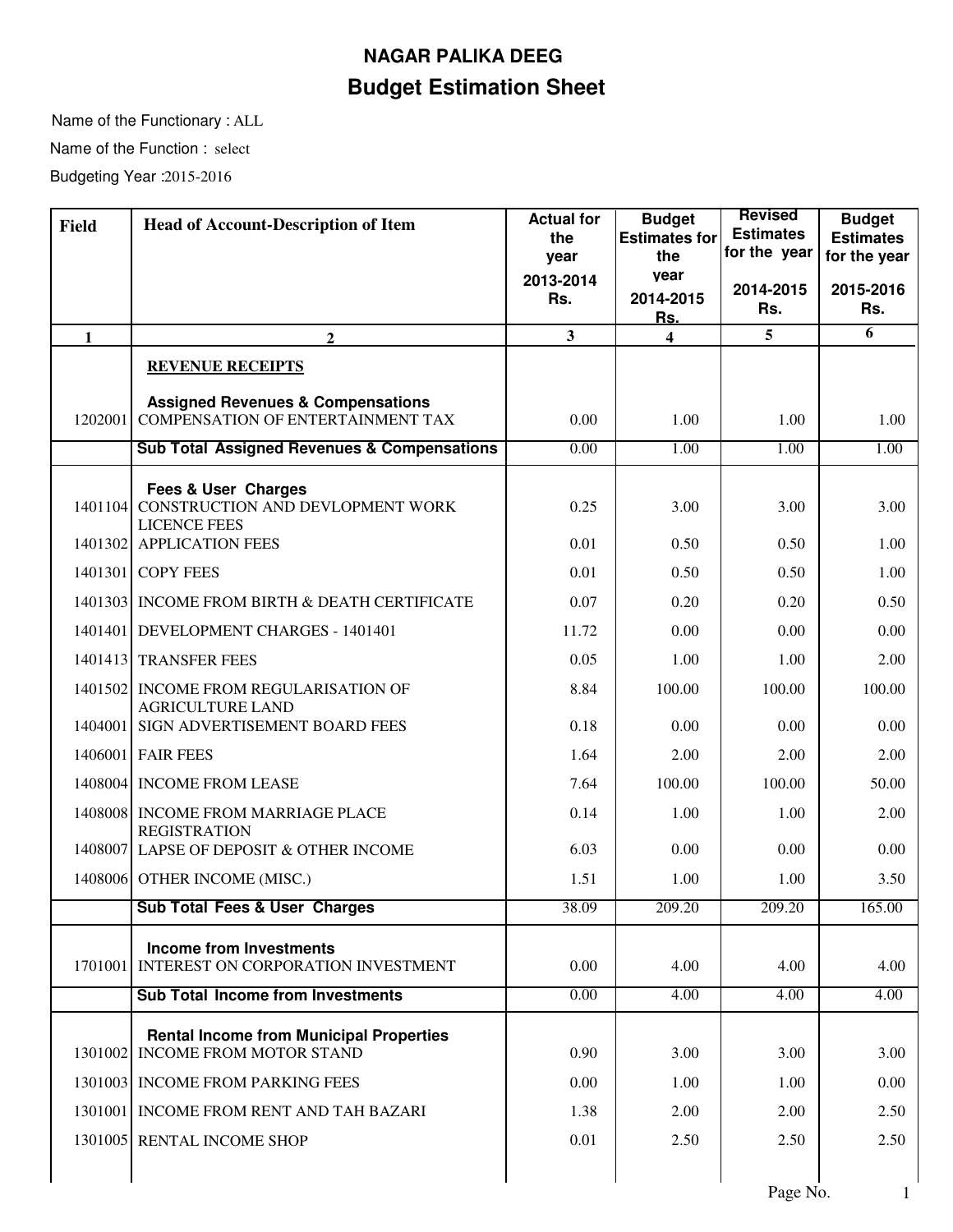| <b>Field</b> | <b>Head of Account-Description of Item</b>      | <b>Actual for</b><br>the<br>year | <b>Budget</b><br><b>Estimates for</b><br>the | <b>Revised</b><br><b>Estimates</b><br>for the year | <b>Budget</b><br><b>Estimates</b><br>for the year |
|--------------|-------------------------------------------------|----------------------------------|----------------------------------------------|----------------------------------------------------|---------------------------------------------------|
|              |                                                 | 2013-2014<br>Rs.                 | vear<br>2014-2015<br><u>Rs.</u>              | 2014-2015<br>Rs.                                   | 2015-2016<br>Rs.                                  |
| 1            | 2                                               | 3                                | 4                                            | 5                                                  | 6                                                 |
|              | Sub Total Rental Income from Municipal Properti | 2.29                             | 8.50                                         | 8.50                                               | 8.00                                              |
|              | <b>Sale &amp; Hire Charges</b>                  |                                  |                                              |                                                    |                                                   |
| 1501005      | <b>CONTRACT OF DEAD ANIMALS</b>                 | 0.00                             | 0.50                                         | 0.50                                               | 0.50                                              |
|              | 1501010 INCOME FROM RATION CARD                 | 0.43                             | 1.00                                         | 1.00                                               | 1.00                                              |
|              | 1501101 TENDER FORM FEES                        | 1.28                             | 3.00                                         | 3.00                                               | 3.00                                              |
|              | <b>Sub Total Sale &amp; Hire Charges</b>        | 1.71                             | 4.50                                         | 4.50                                               | 4.50                                              |
|              | <b>Tax Revenue</b>                              |                                  |                                              |                                                    |                                                   |
| 1101301      | <b>HOUSE TAX</b>                                | 0.00                             | 1.00                                         | 1.00                                               | 1.00                                              |
| 1101302      | URBAN DEVELOPMENT TAX                           | 0.69                             | 3.00                                         | 3.00                                               | 3.00                                              |
|              | 1105110 OCTROI COMPENSATION                     | 223.32                           | 253.00                                       | 253.00                                             | 278.30                                            |
|              | <b>Sub Total Tax Revenue</b>                    | 224.01                           | 257.00                                       | 257.00                                             | 282.30                                            |
|              | <b>REVENUE RECEIPTS</b><br>Total                | 266.10                           | 484.20                                       | 484.20                                             | 464.80                                            |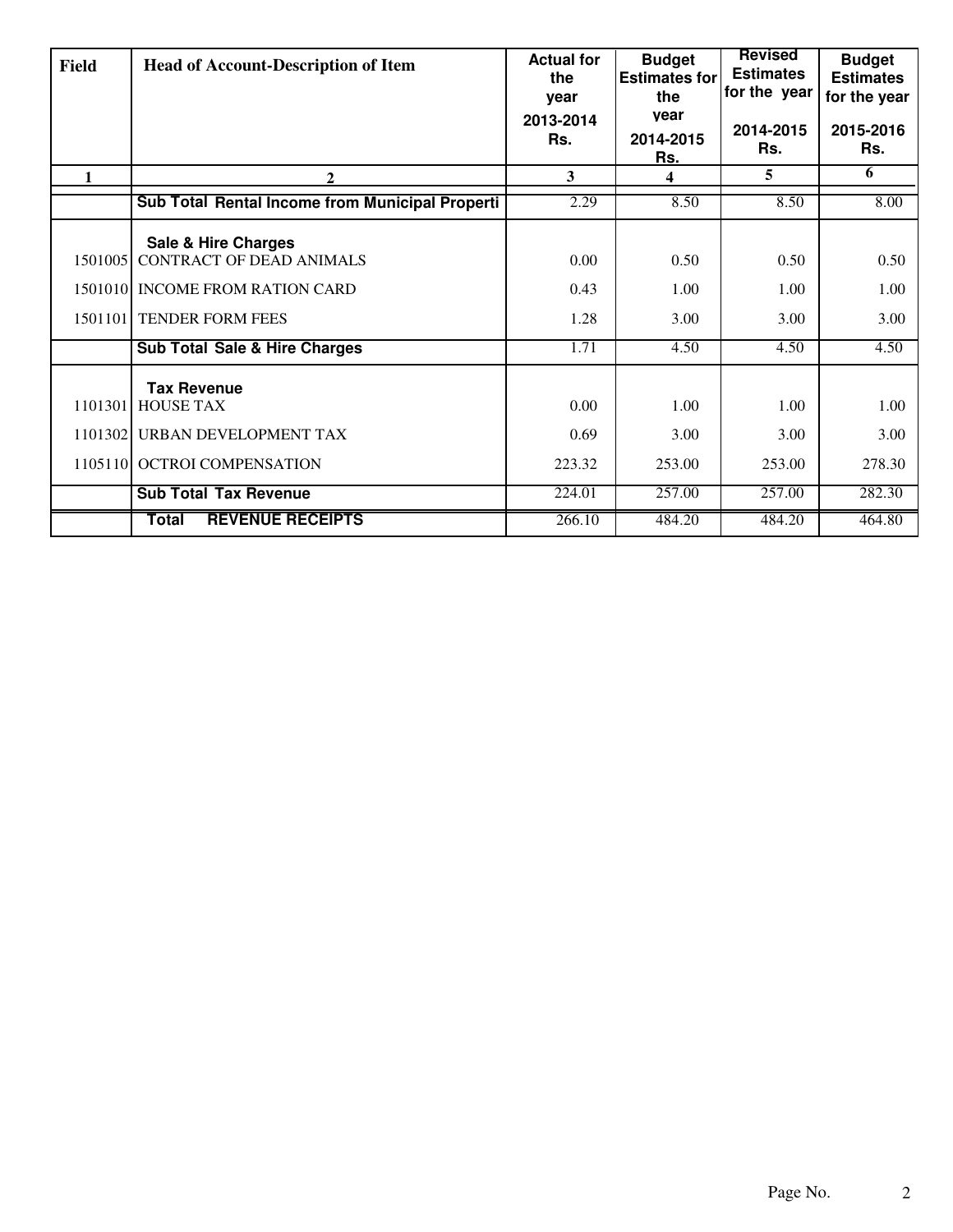| <b>Field</b>  | <b>Head of Account-Description of Item</b>                                    | <b>Actual for</b><br>the | <b>Budget</b><br><b>Estimates for</b> | <b>Revised</b><br><b>Estimates</b> | <b>Budget</b><br><b>Estimates</b> |
|---------------|-------------------------------------------------------------------------------|--------------------------|---------------------------------------|------------------------------------|-----------------------------------|
|               |                                                                               | year                     | the                                   | for the year                       | for the year                      |
|               |                                                                               | 2013-2014<br>Rs.         | vear<br>2014-2015                     | 2014-2015                          | 2015-2016                         |
|               |                                                                               |                          | <u>Rs.</u>                            | Rs.                                | Rs.                               |
| $\mathbf{1}$  | $\overline{2}$                                                                | 3                        | $\overline{\mathbf{4}}$               | 5                                  | 6                                 |
|               | <b>REVENUE EXPENDITURES</b>                                                   |                          |                                       |                                    |                                   |
|               | <b>Administrative Expenses</b><br>2201102 PAYMENT OF ELECTRIC BILLS           | 0.00                     | 4.00                                  | 4.00                               | 7.00                              |
|               | 2201101 PAYMENT OF WATER BILLS                                                | 0.00                     | 0.00                                  | 0.00                               | 0.50                              |
| 2201201       | <b>TELEPHONE EXPS</b>                                                         | 0.13                     | 0.20                                  | 0.20                               | 0.50                              |
| 2202001       | <b>BOOKS &amp; NEWSPAPER</b>                                                  | 0.15                     | 0.15                                  | 0.15                               | 0.50                              |
|               | 2202101 POSTAGE EXP.                                                          | 0.03                     | 0.10                                  | 0.10                               | 0.20                              |
| 2202102       | <b>STATIONERY &amp; PRINTING</b>                                              | 0.59                     | 1.50                                  | 1.50                               | 2.00                              |
|               | 2205001 AUDIT FEES                                                            | 0.00                     | 1.50                                  | 1.50                               | 2.00                              |
| 2205101       | <b>COURT EXP.</b>                                                             | 1.17                     | 1.50                                  | 1.50                               | 2.00                              |
|               | 2206001 ADVERTISEMENT EXP.                                                    | 0.00                     | 10.00                                 | 10.00                              | 15.00                             |
|               | 2208009 OTHER EXP.                                                            | 0.00                     | 3.00                                  | 3.00                               | 5.00                              |
| 2208008       | TYPING AND PHOTOSTATE                                                         | 0.00                     | 1.00                                  | 1.00                               | 1.50                              |
|               | <b>Sub Total Administrative Expenses</b>                                      | 2.07                     | 22.95                                 | 22.95                              | 36.20                             |
| 2101001       | <b>Establishment Expenses</b><br><b>SALARY &amp; ALLOWANCE</b>                | 262.75                   | 283.50                                | 283.50                             | 311.50                            |
| 2102006 DRESS |                                                                               | 0.53                     | 2.00                                  | 2.00                               | 2.00                              |
| 2102002       | MEDICAL REIMBURSEMENT                                                         | 1.00                     | 2.00                                  | 2.00                               | 2.00                              |
|               | 2102001 TRAVELLING REIMBURSEMENT                                              | 0.48                     | 2.00                                  | 2.00                               | 3.00                              |
|               | 2103002 PENSION, GRATUITY, D.C.R.G                                            | 0.00                     | 0.00                                  | 0.00                               | 20.00                             |
|               | <b>Sub Total Establishment Expenses</b>                                       | 264.76                   | 289.50                                | 289.50                             | 338.50                            |
|               | <b>Miscellaneous Expenses</b>                                                 |                          |                                       |                                    |                                   |
| 2718006       | <b>CONTINGENCIES EXP.</b>                                                     | 0.00                     | 3.00                                  | 3.00                               | 5.00                              |
|               | 2718007 CORPORATE (PARSHAD) ALLOWANCE                                         | 1.86                     | 5.00                                  | 5.00                               | 5.00                              |
|               | 2718022 EXP. ON SOCIAL LIABILITIES                                            | 12.04                    | 0.00                                  | 0.00                               | 0.00                              |
|               | 2718020 RAIN BASERA EXP FOR (NIRASHRIT)                                       | 19.59                    | 0.00                                  | 0.00                               | 0.00                              |
|               | <b>Sub Total Miscellaneous Expenses</b>                                       | 33.49                    | 8.00                                  | 8.00                               | 10.00                             |
|               | <b>Operations &amp; Maintenance</b><br>2301001 PETROL/DIESEL/OIL EXP.         | 0.00                     | 3.50                                  | 3.50                               | 6.00                              |
|               | 2302001 AGREEMENT EXP. ON ELECTRIC MAINTAINCE                                 | 0.00                     | 3.00                                  | 3.00                               | 5.00                              |
|               | 2303001 PURCHASE OF ELECTRIC GOODS                                            | 0.00                     | 20.00                                 | 20.00                              | 20.00                             |
|               | 2305904 PURCHASE, REPAIR, OPERATE, MAINTAINCE OF                              | 0.00                     | 3.00                                  | 3.00                               | 5.00                              |
| 2308006       | <b>TOOLS</b><br>EXP. ON CLEANING OF GARBAGE AND<br>TRANSPORTATION ON CONTRACT | 0.00                     | 25.00                                 | 25.00                              | 15.00                             |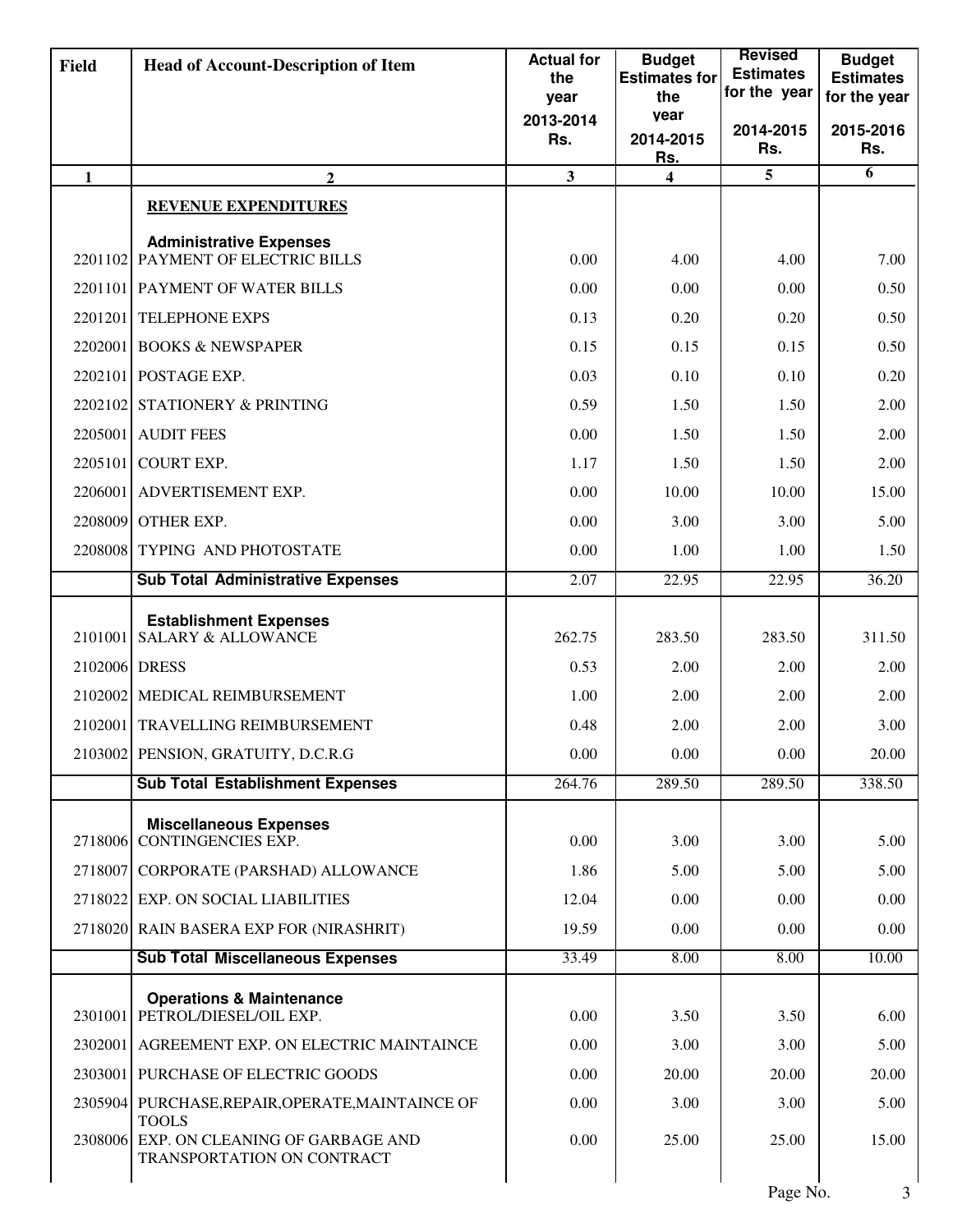| Field   | <b>Head of Account-Description of Item</b>                                          | <b>Actual for</b><br>the<br>year<br>2013-2014<br>Rs. | <b>Budget</b><br><b>Estimates for</b><br>the<br>vear<br>2014-2015<br>Rs. | <b>Revised</b><br><b>Estimates</b><br>for the year<br>2014-2015<br>Rs. | <b>Budget</b><br><b>Estimates</b><br>for the year<br>2015-2016<br>Rs. |
|---------|-------------------------------------------------------------------------------------|------------------------------------------------------|--------------------------------------------------------------------------|------------------------------------------------------------------------|-----------------------------------------------------------------------|
|         | 2                                                                                   | 3                                                    | Δ                                                                        | 5                                                                      | 6                                                                     |
|         | 2308005 MEDICINE & PHYNYLS                                                          | 0.00                                                 | 2.00                                                                     | 2.00                                                                   | 4.00                                                                  |
|         | <b>Sub Total Operations &amp; Maintenance</b>                                       | 0.00                                                 | 56.50                                                                    | 56.50                                                                  | 55.00                                                                 |
| 2501001 | <b>Programme Expenses</b><br>ELECTION EXP.<br>2502001 FESTIVAL & ENTERTAINMENT EXP. | 0.00<br>8.68                                         | 2.00<br>10.00                                                            | 2.00<br>10.00                                                          | 5.00<br>10.00                                                         |
|         | <b>Sub Total Programme Expenses</b>                                                 | 8.68                                                 | 12.00                                                                    | 12.00                                                                  | 15.00                                                                 |
|         | <b>REVENUE EXPENDITURES</b><br>Total                                                | 309.00                                               | 388.95                                                                   | 388.95                                                                 | 454.70                                                                |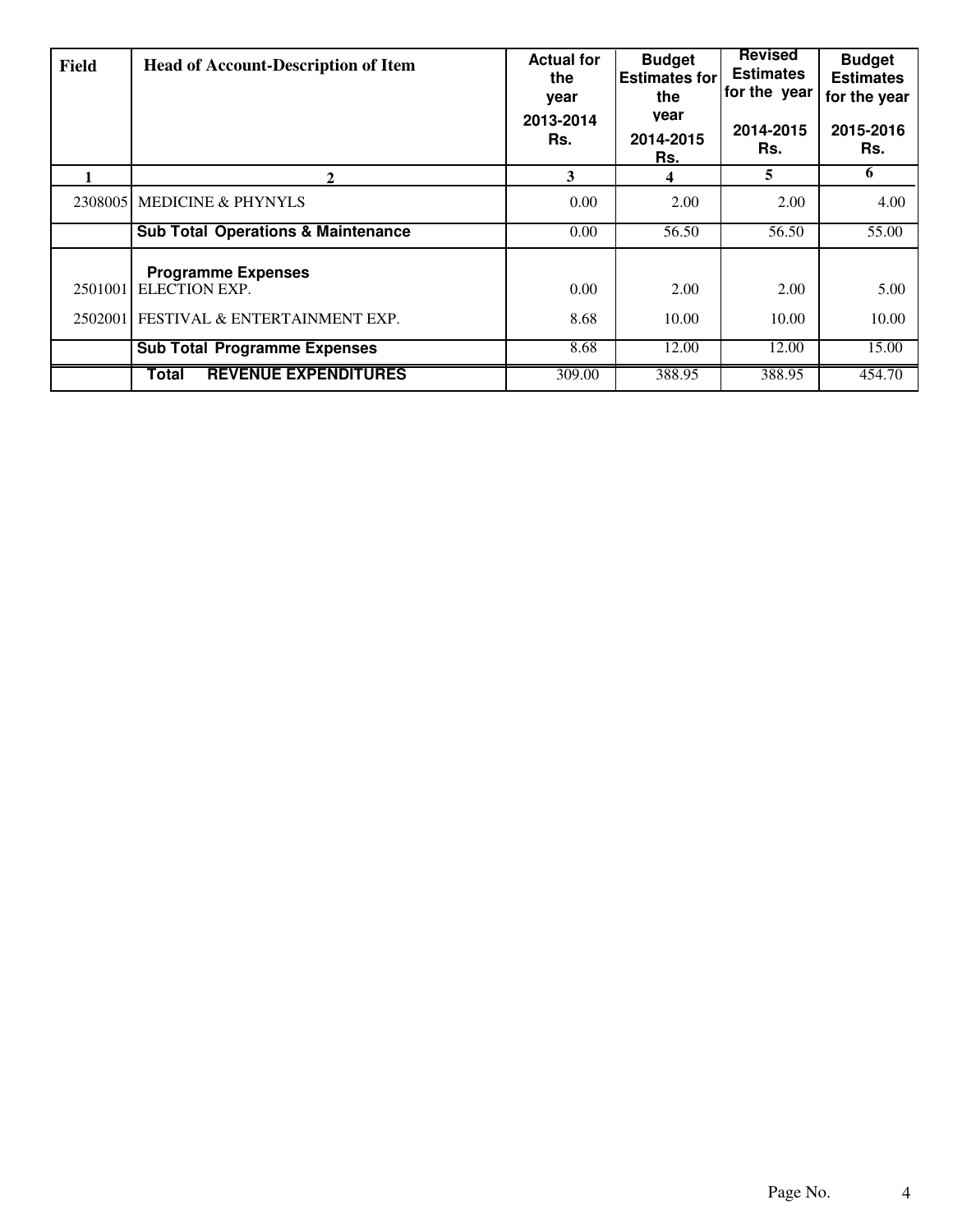| <b>Field</b> | <b>Head of Account-Description of Item</b>                                        | <b>Actual for</b><br>the<br>year | <b>Budget</b><br><b>Estimates for</b><br>the | <b>Revised</b><br><b>Estimates</b><br>for the year | <b>Budget</b><br><b>Estimates</b><br>for the year |
|--------------|-----------------------------------------------------------------------------------|----------------------------------|----------------------------------------------|----------------------------------------------------|---------------------------------------------------|
|              |                                                                                   | 2013-2014                        | vear                                         |                                                    |                                                   |
|              |                                                                                   | Rs.                              | 2014-2015<br>Rs.                             | 2014-2015<br>Rs.                                   | 2015-2016<br>Rs.                                  |
| $\mathbf{1}$ | $\overline{2}$                                                                    | 3                                | $\overline{\mathbf{4}}$                      | 5                                                  | 6                                                 |
|              | <b>CAPITAL RECEIPTS</b>                                                           |                                  |                                              |                                                    |                                                   |
|              | <b>Deposits Received</b><br>3401001 SECURITY & AMANAT(RECEIPT)                    | 23.19                            | 50.00                                        | 50.00                                              | 50.00                                             |
|              | 3408001 TEMPORARY ADVANCES(RECEIPT)                                               | 1.48                             | 1.00                                         | 1.00                                               | 2.00                                              |
|              | <b>Sub Total Deposits Received</b>                                                | 24.67                            | 51.00                                        | 51.00                                              | 52.00                                             |
| 3201016      | <b>Grants, Contribution for specific purposes</b><br>SPECIAL GRANT FOR CENCUS2001 | 4.93                             | 0.00                                         | 0.00                                               | 0.00                                              |
|              | 3201008 SPECIAL GRANT FOR HERITAGE SCHEME                                         | 0.00                             | 5.00                                         | 5.00                                               | 50.00                                             |
|              | 3201001 SPECIAL GRANT FOR ROAD AND GUTTERS                                        | 88.53                            | 100.00                                       | 100.00                                             | 100.00                                            |
|              | 3201018 SPECIAL GRANT FOR SWARNA JAYANTI SHAHRI<br><b>ROJGAR SCHEME</b>           | 0.00                             | 15.00                                        | 15.00                                              | 15.00                                             |
| 3202026      | <b>GRANT FOR BPL - OTHERS</b>                                                     | 8.40                             | 0.00                                         | 0.00                                               | 0.00                                              |
|              | 3202003 PUBLIC PARTICIPATION (PUBLIC SHARE)                                       | 0.00                             | 2.00                                         | 2.00                                               | 20.00                                             |
|              | 3202004 SPECIAL GRANT FROM M.L.A. QUOTA                                           | 4.80                             | 0.00                                         | 0.00                                               | 0.00                                              |
|              | 3202001 SPECIAL GRANT FROM S.F.C.                                                 | 128.19                           | 150.00                                       | 150.00                                             | 200.00                                            |
|              | 3204002 OTHER GRANTS                                                              | 34.18                            | 0.00                                         | 0.00                                               | 0.00                                              |
| 3204038      | SPECIAL GRANT FOR 13TH FINANCE<br><b>COMMISSION</b>                               | 212.51                           | 50.00                                        | 50.00                                              | 100.00                                            |
| 3204022      | SPECIAL GRANT FOR DELIVERY/ FAMILY HELP                                           | 0.00                             | 3.00                                         | 3.00                                               | 5.00                                              |
| 3204021      | SPECIAL GRANT FOR ECONOMIC FLUSH TOILET                                           | 0.00                             | 5.00                                         | 5.00                                               | 10.00                                             |
|              | Sub Total Grants, Contribution for specific purp                                  | 481.54                           | 330.00                                       | 330.00                                             | 500.00                                            |
|              | <b>Other Liabilities</b>                                                          |                                  |                                              |                                                    |                                                   |
| 3509003      | RECIEPT FROM SALE OF LAND (PUBLIC)                                                | 0.00                             | 50.00                                        | 50.00                                              | 10.00                                             |
|              | <b>Sub Total Other Liabilities</b>                                                | 0.00                             | 50.00                                        | 50.00                                              | 10.00                                             |
|              | <b>CAPITAL RECEIPTS</b><br><b>Total</b>                                           | 506.21                           | 431.00                                       | 431.00                                             | 562.00                                            |